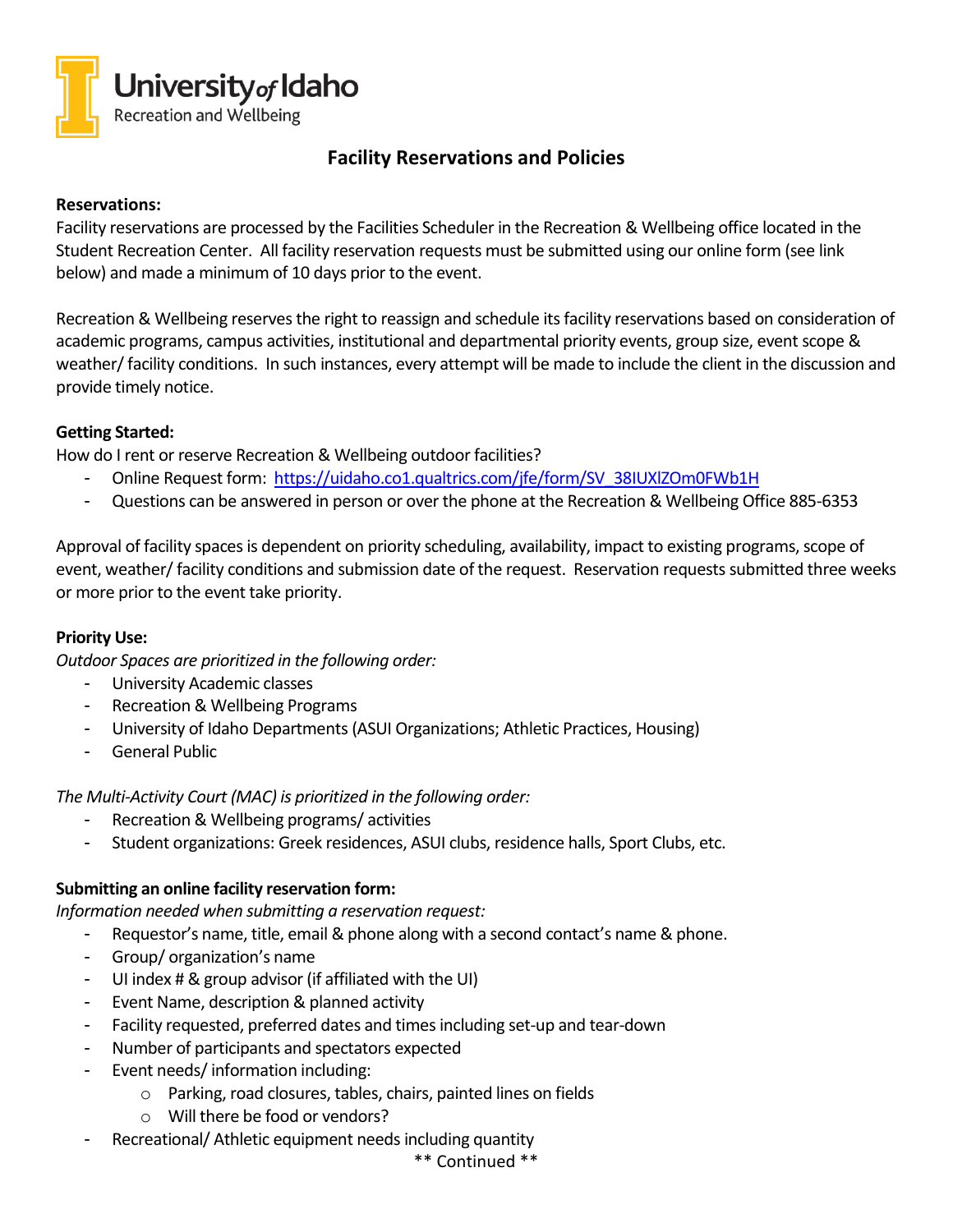#### *A complete reservation requires*

- Certificate of Insurance for Certificate Holder
- Payment
- Rental agreement signed.

#### **Field Policies:**

- Use garbage cans. Clean up after your program. "pack it in... pack it out"
- Do not paint lines on fields unless authorized by Recreation & Wellbeing professional staff.
- No motor vehicles on fields.
- Do not dig on fields for any reason.
- No golfing or activities that will compromise the field surface.
- Any portable toilets must be put on hardscapes.
- Do not drink water from sprinklers. The water is effluent.
- In the case of inclement weather do not use fields, IE: Standing water, snow, soft turf. Using the fields in these conditions causes great damage.
- Be respectful of other users.
- Authorization of field use does not include bases, goals, watches, bats, or any other equipment. Recreational/ athletic equipment requests from Recreation & Wellbeing must be included in your facility reservation form, otherwise you can supply items on your own.

## **Tennis Court Policies:**

- Rules of tennis court etiquette must be observed by all participants, IE: closing gates, entering the court between points, etc.
- Courts may only be used for their designated purpose. No skating activities permitted on tennis courts, IE: skateboarding, inline skating, etc.
- Participants are encouraged to play doubles when courts are crowded.
- Proper shoes are required, no cleated shoes or shoes that leave marks.

## **Shattuck Amphitheater Policies:**

- Clean up after your event in tow unit rented; if academic activity, use dumpster by the Swim Center.
- No Motor vehicles on the foot path that leads to the amphitheater. Users must carry in all tables, chairs and other equipment needed for the event from the parking lot.
- Restrooms are located in the Physical Education Building and Memorial Gym. Please make arrangements by calling the Physical Education Building (885-6106) Memorial Gym (885-6108) if the event is after building hours (evenings and weekends). Portable toilets can be rented, but locations must be approved by Recreation & Wellbeing.
- There is not a water source at Shattuck Amphitheater.

## **Multi-Activity Court (MAC) Policies & Information:**

## *Reservation Policies:*

- Each individual of the program/ organization MUST use their Vandal Card to access the MAC through the SRC turnstiles. Part-time students with their Vandal Card & without SRC access will be granted access for the event (Program/ organization primary contact must provide the student name/s & ID #/s of part-time students prior to the event date).
- Student groups/ organizations are limited to 2 reservations totaling 4 hours per week during the academic year. Special arrangements for additional time/ days may be available and must be approved by the Associate Director of Facilities and Operations.

\*\* Continued \*\*